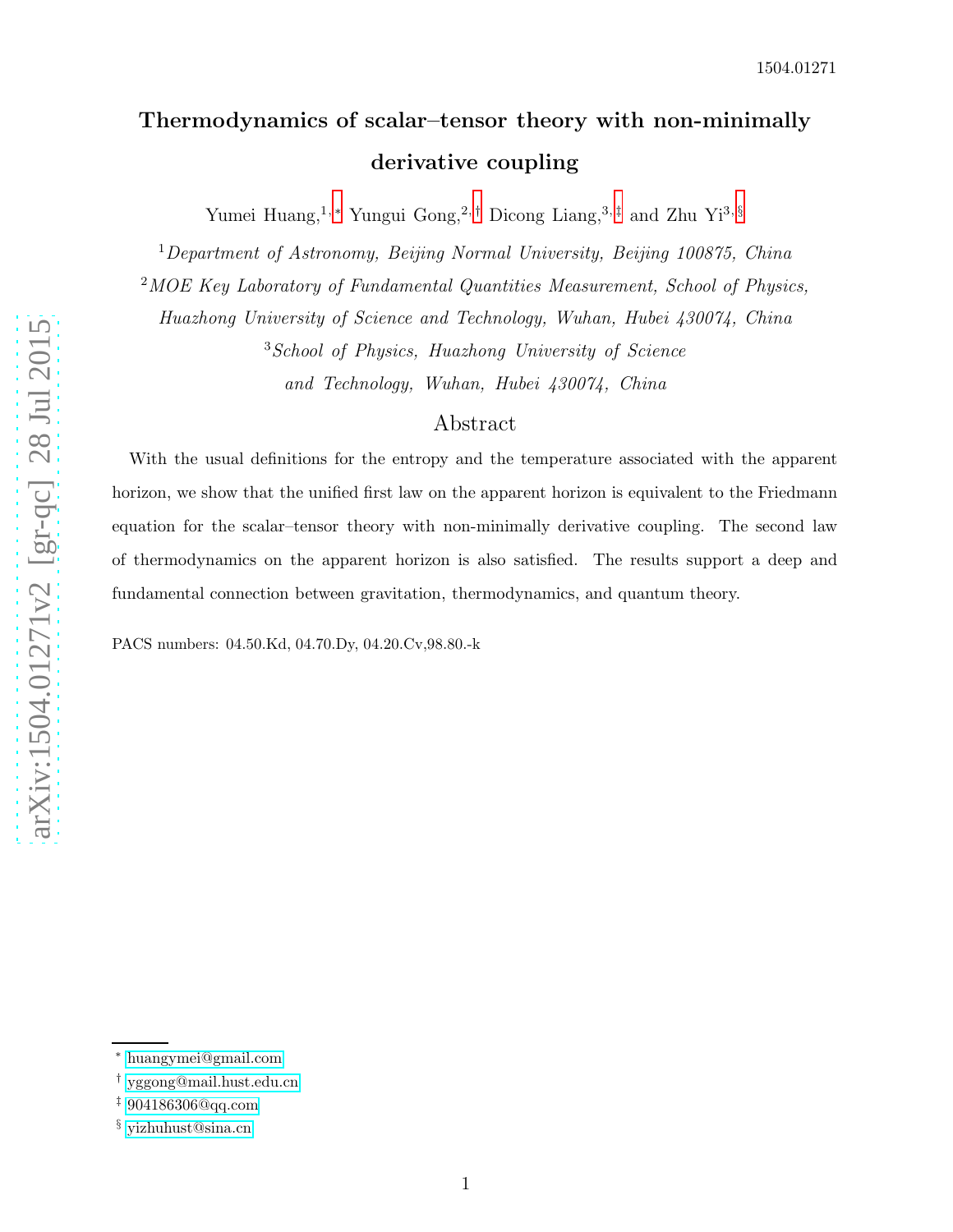### I. INTRODUCTION

The discovery of black hole thermodynamics [\[1\]](#page-7-0) has shown a deep connection between gravitation and thermodynamics. In particular, the black hole temperature, which is proportional to the surface gravity at the event horizon, and Hawking radiation [\[2\]](#page-7-1) tell us that this relation may be linked to quantum gravity [\[3](#page-7-2)]. Instead of proportional to the volume, the Bekenstein–Hawking entropy is equal to one quarter of the area of the event horizon of the black hole measured in Planck units [\[2,](#page-7-1) [4\]](#page-7-3). Based on this area law of entropy, Bekenstein then argued a universal entropy bound for a weakly self-gravitating physical system in an asymptotically flat space-time [\[5\]](#page-7-4). This led to the proposal of the holographic principle [\[6](#page-7-5)[–8\]](#page-7-6). The holographic principle was supported by the AdS/CFT correspondence, which states that the type IIB superstring theory on  $AdS_5 \times S^5$  is equivalent to the  $N = 4$  super-Yang-Mills theory with gauge group  $U(N)$  in four dimensions [\[9](#page-7-7)]. The AdS/CFT correspondence relates a gravitational theory in d-dimensional anti-de Sitter space with a conformal field theory living in a  $(d-1)$ -dimensional boundary space. The Hawking radiation and the holography show that the thermodynamic property of gravitation is unique. These special properties may provide some physical insights into the nature of quantum gravity. By applying the area law of entropy for all local acceleration horizons, it was found that Einstein equation could be derived from the first law of thermodynamics [\[10\]](#page-7-8). The relation was then discussed in cosmology, and the equivalence between the first law of thermodynamics and Friedmann equation was derived [\[11](#page-7-9)[–15](#page-7-10)]. The relation between thermodynamics and gravitation was discussed extensively in the literature, and the relation holds also in more general theories of gravity [\[10](#page-7-8)[–32\]](#page-8-0).

The simplest generalization of Einstein's general relativity is Brans–Dicke theroy [\[33\]](#page-8-1). In Brans–Dicke theory, gravitation is propagated by massless spin zero scalar field in addition to the massless spin 2 graviton. The scalar degree of freedom can also arise upon compactification of higher dimensions. In general, the scalar field  $\phi$  is coupled to the curvature scalar R as  $f(\phi)R$ . More general couplings for the scalar field are also possible [\[34](#page-8-2)[–37\]](#page-8-3). In Horndeski theory, the derivatives of both the metric  $g_{\mu\nu}$  and the scalar field  $\phi$  are at most second order, and the second derivative  $\phi_{;\mu\nu}$  couples to the Einstein tensor by the general form  $f(\phi, X)G^{\mu\nu}\phi_{;\mu\nu}$ , where  $X = g^{\mu\nu}\phi_{,\mu}\phi_{,\nu}$  [\[34\]](#page-8-2). However, the field equations are still second order in Horndeski theory. We can also consider the non-minimally derivative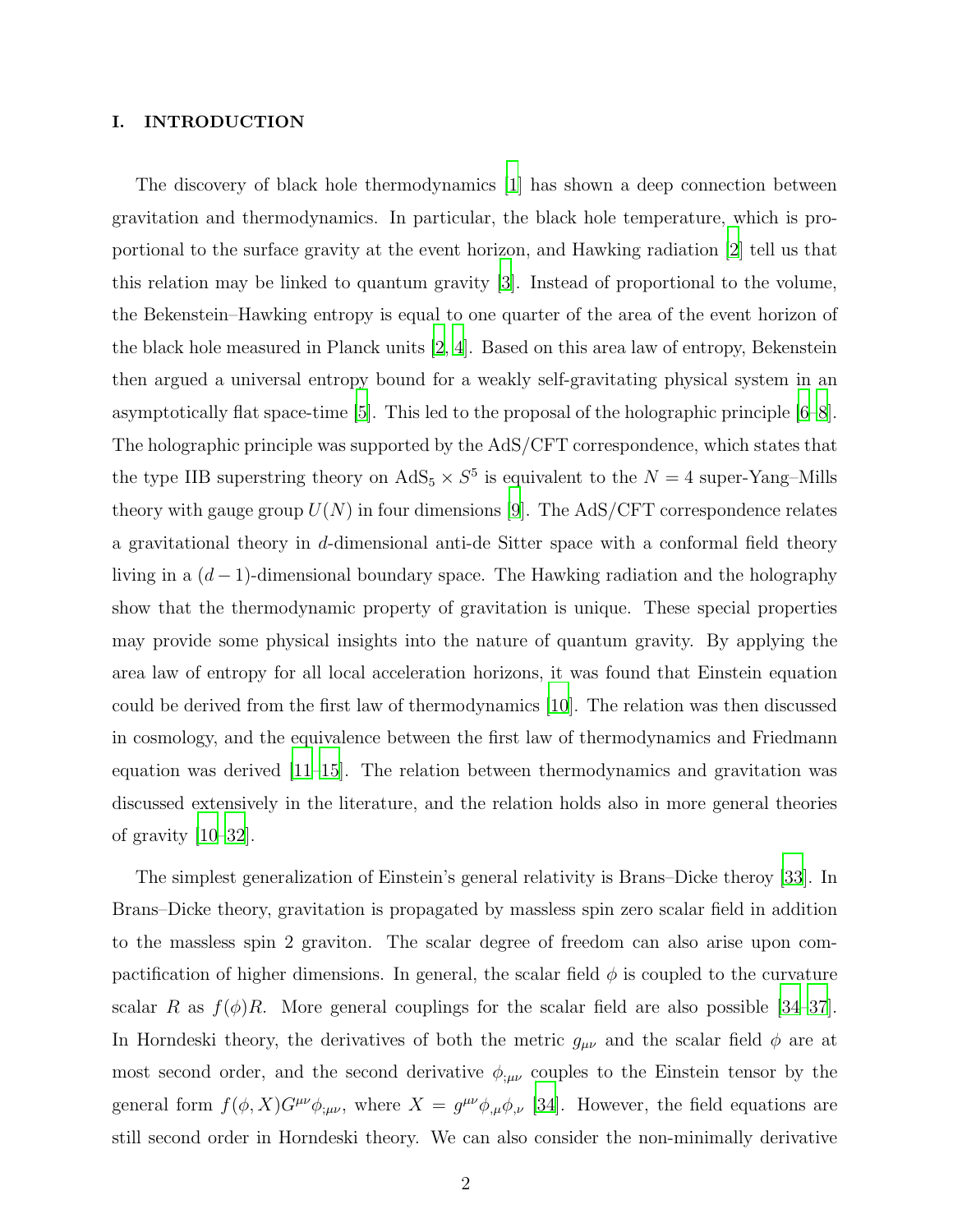coupling  $\phi_{,\mu}\phi^{,\mu}R$ ,  $\phi_{,\mu}\phi_{,\nu}R^{\mu\nu}$ ,  $\phi\Box\phi R$ ,  $\phi\phi_{,\mu\nu}R^{\mu\nu}$ ,  $\phi\phi_{,\mu}R^{\mu\nu}$  and  $\phi^2\Box R$ . If we choose the nonminimally derivative coupling as  $G^{\mu\nu}\phi_{,\mu}\phi_{,\nu}$ , then the field equations contain no more than second derivatives [\[38](#page-8-4)], and the theory avoids the Boulware–Deser ghost [\[39\]](#page-8-5). With this choice of non-minimally derivative coupling, it was shown that the Higgs field produced a successful slow-roll inflation without violating the unitarity bound and fine-tuning the coupling constant  $\lambda$  [\[40](#page-8-6)]. The scalar–tensor theory with the non-minimally derivative coupling  $\omega^2 G^{\mu\nu} \phi_{,\mu} \phi_{,\nu}$  was discussed by lots of researchers recently [\[41](#page-9-0)[–70\]](#page-10-0).

In this paper, we discuss the thermodynamics of the scalar–tensor theory with nonminimally derivative coupling  $\omega^2 G^{\mu\nu}\phi_{,\mu}\phi_{,\nu}$ . The paper is organized as follows. In section II, we review the scalar–tensor theory with non-minimally derivative coupling. The relation between the first law of thermodynamics and Friedmann equation is presented in section III. We discuss the second law of thermodynamics in section IV and conclusions are drawn in Section V.

# II. THE SCALAR–TENSOR THEORY WITH NON-MINIMALLY DERIVATIVE COUPLING

The action for the general scalar–tensor theory with non-minimally derivative coupling which contains only up to second derivatives is

<span id="page-2-0"></span>
$$
S = \int d^4x \sqrt{-g} \left[ \frac{M_{pl}^2}{2} R - \frac{1}{2} (g^{\mu\nu} - \omega^2 G^{\mu\nu}) \partial_\mu \phi \partial_\nu \phi - V(\phi) \right] + S_b,
$$
 (1)

where the Planck mass  $M_{pl}^2 = (8\pi G)^{-1} = \kappa^{-2}$ , w is the coupling constant with the dimension of inverse mass,  $V(\phi)$  corresponds to the scalar field potential, and  $S_b$  is the action for the background matter, which includes dust and radiation. Varying the action [\(1\)](#page-2-0) with respect to the metric  $g_{\mu\nu}$ , we get

$$
G_{\mu\nu} = R_{\mu\nu} - \frac{1}{2}g_{\mu\nu}R = \kappa^2 (T_{\mu\nu}^b + T_{\mu\nu}^c),
$$
\n(2)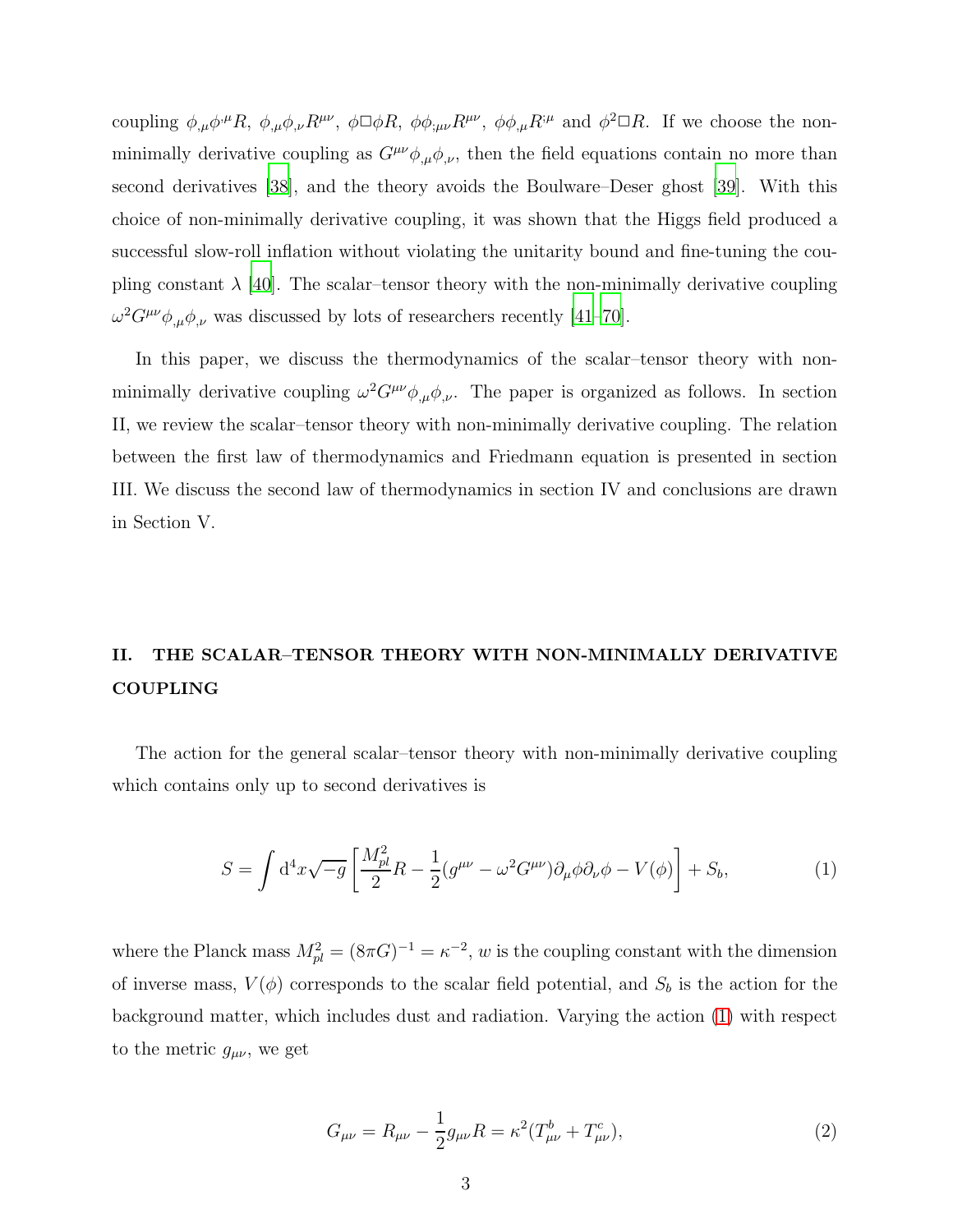where  $T^b_{\mu\nu}$  is the energy-momentum tensor for the background matter, and the effective energy-momentum tensor  $T_{\mu\nu}^c$  for the scalar field is

$$
T_{\mu\nu}^{c} = \phi_{,\mu}\phi_{,\nu} - \frac{1}{2}g_{\mu\nu}(\phi_{,\alpha})^{2} - g_{\mu\nu}V(\phi)
$$
  
\n
$$
- \omega^{2}\left\{-\frac{1}{2}\phi_{,\mu}\phi_{,\nu} R + 2\phi_{,\alpha}\nabla_{(\mu}\phi R_{\nu)}^{\alpha} + \phi^{\alpha}\phi^{\beta}R_{\mu\alpha\nu\beta}\right\}
$$
  
\n
$$
+ \nabla_{\mu}\nabla^{\alpha}\phi\nabla_{\nu}\nabla_{\alpha}\phi - \nabla_{\mu}\nabla_{\nu}\phi\Box\phi - \frac{1}{2}(\phi_{,\alpha})^{2}G_{\mu\nu}
$$
  
\n
$$
+ g_{\mu\nu}\left[-\frac{1}{2}\nabla^{\alpha}\nabla^{\beta}\phi\nabla_{\alpha}\nabla_{\beta}\phi + \frac{1}{2}(\Box\phi)^{2} - \phi_{,\alpha}\phi_{,\beta} R^{\alpha\beta}\right]\right\},
$$
\n(3)

Using the homogeneous and isotropic Friedmann–Robertson–Walker (FRW) metric,

<span id="page-3-0"></span>
$$
ds^{2} = -dt^{2} + \frac{a(t)^{2}}{1 - kr^{2}}dr^{2} + a(t)^{2}r^{2}(d\theta^{2} + \sin^{2}\theta d\phi^{2}),
$$
\n(4)

where  $k = 0, -1, +1$  represents a flat, open, and closed universe respectively, we obtain  $T_{00}^c$ and  $T_{11}^c$  as:

$$
T_{00}^{c} = \frac{1}{2}\dot{\phi}^{2} + V(\phi) + \frac{9}{2}\omega^{2}H^{2}\dot{\phi}^{2} + \frac{3}{2}\omega^{2}\frac{k}{a^{2}}\dot{\phi}^{2},
$$
\n(5)

$$
T_{11}^{c} = \frac{a^{2}}{1 - kr^{2}} \left[ \frac{1}{2} \dot{\phi}^{2} - V(\phi) - \frac{\omega^{2}}{2} \dot{\phi}^{2} \left( 2\dot{H} + 3H^{2} - \frac{k}{a^{2}} + \frac{4H\ddot{\phi}}{\dot{\phi}} \right) \right].
$$
 (6)

Therefore, the effective energy density and pressure for the scalar field are given by:

$$
\rho_c = \frac{\dot{\phi}^2}{2} \left( 1 + 9\omega^2 H^2 + 3\omega^2 \frac{k}{a^2} \right) + V(\phi),\tag{7}
$$

$$
p_c = \frac{1}{2}\dot{\phi}^2 - V(\phi) - \frac{\omega^2}{2}\dot{\phi}^2 \left(2\dot{H} + 3H^2 - \frac{k}{a^2} + \frac{4H\ddot{\phi}}{\dot{\phi}}\right).
$$
 (8)

The Friedman equations are

<span id="page-3-2"></span>
$$
H^2 + \frac{k}{a^2} = \frac{8\pi G}{3}(\rho_b + \rho_c) = \frac{8\pi G}{3} \left[ \frac{1}{2}\dot{\phi}^2 + V(\phi) + \frac{9}{2}\omega^2 H^2 \dot{\phi}^2 + \frac{3}{2}\omega^2 \frac{k}{a^2}\dot{\phi}^2 + \rho_b \right],\tag{9}
$$

<span id="page-3-1"></span>
$$
\dot{H} - \frac{k}{a^2} = -4\pi G \left[ \dot{\phi}^2 + 3\omega^2 H^2 \dot{\phi}^2 + 2\omega^2 \frac{k}{a^2} \dot{\phi}^2 - \omega^2 \frac{d}{dt} (H \dot{\phi}^2) + \rho_b + p_b \right].
$$
 (10)

If the non-minimally derivative coupling is absent,  $\omega^2 = 0$ , we recover the standard result of Einstein gravity with canonically scalar field.

### III. THE RELATION BETWEEN THE FIRST LAW OF THERMODYNAMICS AND FRIEDMANN EQUATION

In this section, we discuss the equivalence between the first law of thermodynamics on the apparent horizon and Friedmann equation. For a spherically symmetric space-time with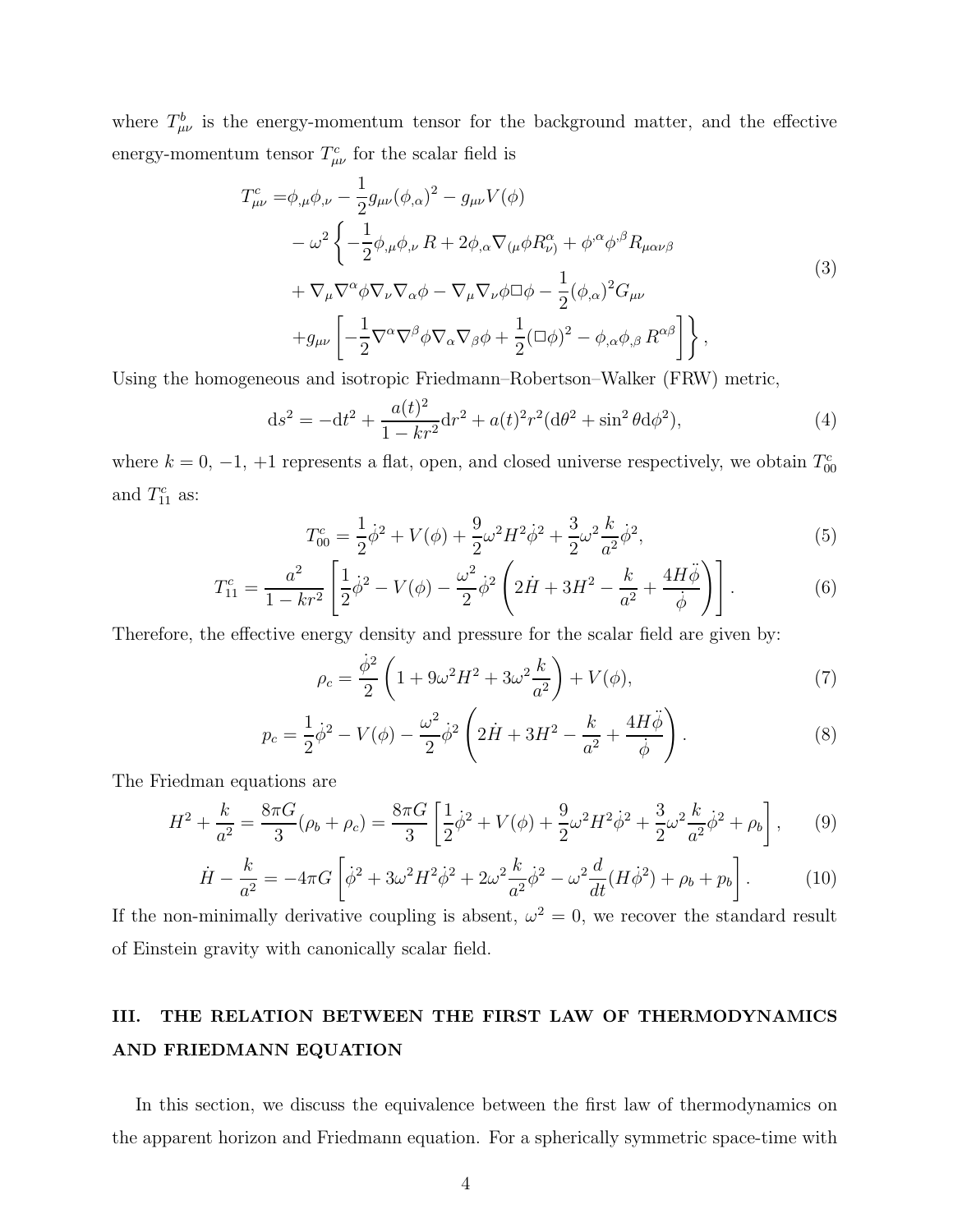the metric  $ds^2 = g_{ab} dx^a dx^b + \tilde{r}^2 d\Omega^2$ , where the unit spherical metric  $d\Omega^2 = d\theta^2 + \sin^2 \theta d\phi^2$ , the apparent horizon is defined as  $f = g^{ab}\tilde{r}_{,a}\tilde{r}_{,b} = 0$ , the dynamical surface gravity at the apparent horizon is  $\kappa = \nabla_a \nabla^a \tilde{r}/2$  [\[16](#page-7-11)], and the Hawking temperature associated with the apparent horizon is  $T = |\kappa|/2\pi$ . For the FRW metric [\(4\)](#page-3-0), the apparent horizon is:

<span id="page-4-1"></span>
$$
\tilde{r}_A = (H^2 + k/a^2)^{-1/2}.\tag{11}
$$

The surface gravity at apparent horizon is

$$
\kappa = \frac{1}{2} \nabla_a \nabla^a \tilde{r} = -\frac{1}{\tilde{r}_A} (1 - \frac{\dot{\tilde{r}}_A}{2H\tilde{r}_A}),\tag{12}
$$

and the associated temperature is  $T_A = \kappa/2\pi$ . The entropy enclosed by the apparent horizon is  $S_A = \pi \tilde{r}_A^2 / G$ . Therefore, we have

$$
T_{A}dS_{A} = -\frac{1}{2\pi\tilde{r}_{A}} \left( 1 - \frac{\dot{\tilde{r}}_{A}}{2H\tilde{r}_{A}} \right) \frac{2\pi\tilde{r}_{A}}{G} \dot{\tilde{r}}_{A} dt = -\frac{1}{G} \left( 1 - \frac{\dot{\tilde{r}}_{A}}{2H\tilde{r}_{A}} \right) \dot{\tilde{r}}_{A} dt. \tag{13}
$$

For the scalar–tensor theory with non-minimally derivative coupling, the effective total energy density is  $\rho_{\text{tot}} = \rho_b + \rho_c$ . The total energy of the system inside the apparent horizon is  $E = \rho_{\text{tot}} V$ , where the volume  $V = 4\pi \tilde{r}_A^3/3$ . So the energy change is

<span id="page-4-0"></span>
$$
dE = \rho_{\text{tot}} dV + V d\rho_{\text{tot}} = \rho_{\text{tot}} 4\pi \tilde{r}_A^2 d\tilde{r}_A + \frac{4}{3} \pi \tilde{r}_A^3 d\rho_{\text{tot}},\tag{14}
$$

where  $d\tilde{r}_A = \dot{\tilde{r}}_A dt$ , and  $d\rho_{\text{tot}} = \dot{\rho}_{\text{tot}} dt$ . By using the energy conservation for the total energy,

<span id="page-4-2"></span>
$$
\dot{\rho}_{\text{tot}} + 3H(\rho_{\text{tot}} + p_{\text{tot}}) = 0,\tag{15}
$$

we have

$$
d\rho_{\rm tot} = -3H(\rho_{\rm tot} + p_{\rm tot})dt.
$$
\n(16)

Substituting the above result into Eq. [\(14\)](#page-4-0), we get

$$
dE = 4\pi \tilde{r}_A^2 \rho_{\text{tot}} \dot{\tilde{r}}_A dt - 4\pi \tilde{r}_A^3 H (\rho_{\text{tot}} + p_{\text{tot}}) dt. \tag{17}
$$

The work term  $WdV$  with  $W = (\rho_{\rm tot} - p_{\rm tot})/2$  is

<span id="page-4-3"></span>
$$
WdV = 2\pi \tilde{r}_A^2 (\rho_{\text{tot}} - p_{\text{tot}}) \dot{\tilde{r}}_A dt.
$$
\n(18)

Applying the unified first law,

$$
dE = T_A dS_A + WdV, \t\t(19)
$$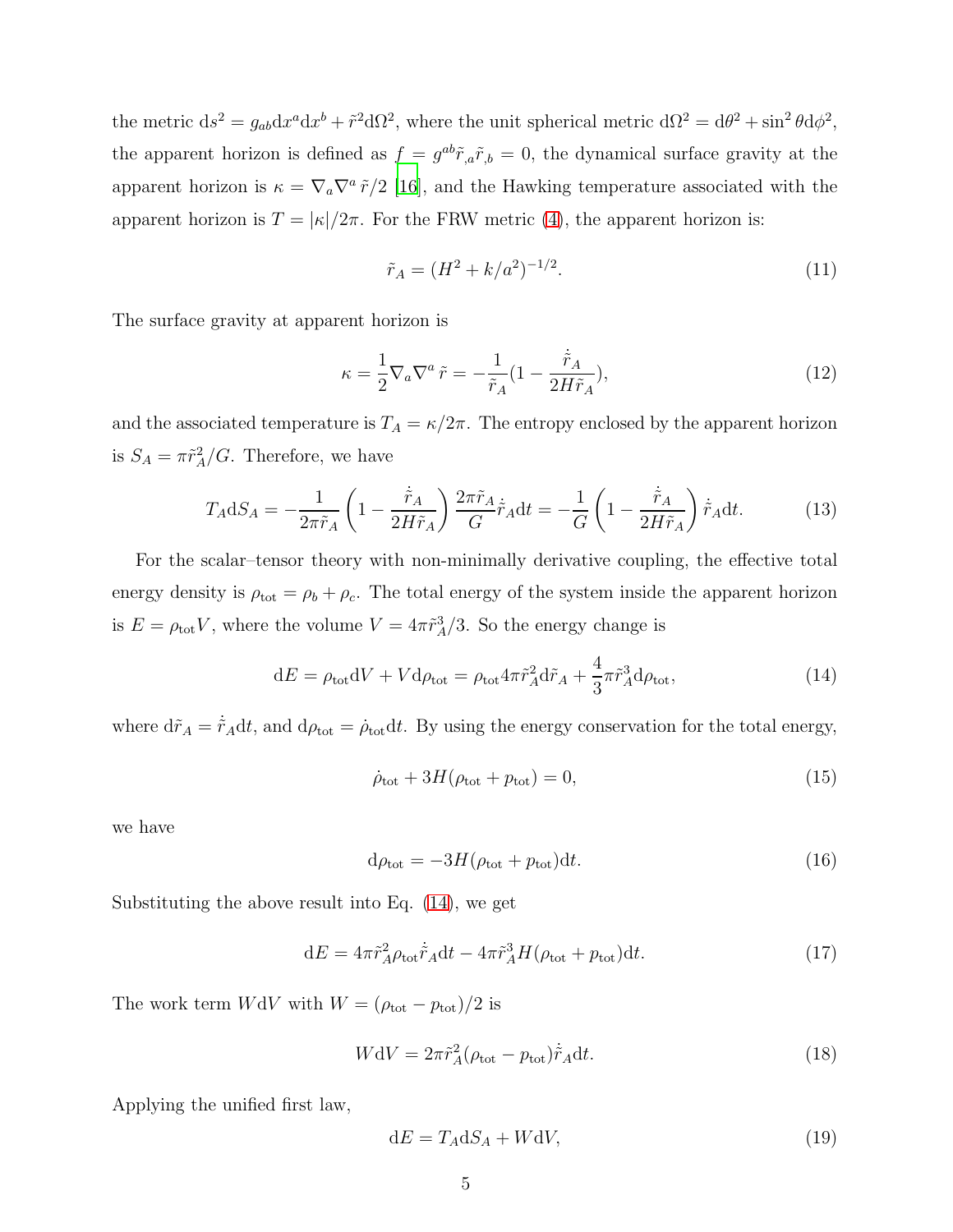we get

<span id="page-5-0"></span>
$$
4\pi \tilde{r}_A^3 H(\rho_{\text{tot}} + p_{\text{tot}}) \left( 1 - \frac{\dot{\tilde{r}}_A}{2H\tilde{r}_A} \right) = \frac{1}{G} \left( 1 - \frac{\dot{\tilde{r}}_A}{2H\tilde{r}_A} \right) \dot{\tilde{r}}_A.
$$
 (20)

Taking the time derivative of the apparent horizon  $\tilde{r}_A$  defined in Eq. [\(11\)](#page-4-1), we get

<span id="page-5-1"></span>
$$
\dot{\tilde{r}}_A = -\tilde{r}_A^3 H \left( \dot{H} - \frac{k}{a^2} \right). \tag{21}
$$

<span id="page-5-2"></span>Combining Eqs. [\(20\)](#page-5-0) and [\(21\)](#page-5-1), we get

$$
\dot{H} - \frac{k}{a^2} = -4\pi G(\rho_{\text{tot}} + p_{\text{tot}})
$$
  
= 
$$
-4\pi G \left[ \dot{\phi}^2 + 3\omega^2 H^2 \dot{\phi}^2 + 2\omega^2 \frac{k}{a^2} \dot{\phi}^2 - \omega^2 \frac{d}{dt} (H \dot{\phi}^2) + \rho_b + p_b \right].
$$
 (22)

Using the energy conservation equation [\(15\)](#page-4-2), and integrating Eq. [\(22\)](#page-5-2), we obtain the Friedman equation

$$
H^{2} + \frac{k}{a^{2}} = \frac{8\pi G}{3} \left[ \frac{\dot{\phi}^{2}}{2} \left( 1 + 9\omega^{2} H^{2} + 3\omega^{2} \frac{k}{a^{2}} \right) + V(\phi) + \rho_{b} \right].
$$
 (23)

Thus, we derive the Friedmann equation from the unified first law on the apparent horizon for the scalar–tensor theory with non-minimally derivative coupling.

Now we would like to derive the unified first law starting from the Friedmann equation. Substituting Eq. [\(10\)](#page-3-1) into Eq. [\(21\)](#page-5-1), we obtain

<span id="page-5-3"></span>
$$
d\tilde{r}_A = 4\pi G H \tilde{r}_A^3 \left[ \dot{\phi}^2 + 3\omega^2 H^2 \dot{\phi}^2 + 2\omega^2 \frac{k}{a^2} \dot{\phi}^2 - \omega^2 \frac{d}{dt} (H \dot{\phi}^2) + \rho_b + p_b \right] dt. \tag{24}
$$

We multiply  $-[1 - \dot{\tilde{r}}_A/(2H\tilde{r}_A)]/G$  both sides of Eq. [\(24\)](#page-5-3), then Eq. (24) becomes

<span id="page-5-4"></span>
$$
T_{A}dS_{A} = -\frac{1}{2\pi\tilde{r}_{A}} \left( 1 - \frac{\dot{\tilde{r}}_{A}}{2H\tilde{r}_{A}} \right) \cdot d \left( \frac{4\pi\tilde{r}_{A}^{2}}{4G} \right)
$$
  
=  $-4\pi H \left[ \dot{\phi}^{2} + 3\omega^{2}H^{2}\dot{\phi}^{2} + 2\omega^{2}\frac{k}{a^{2}}\dot{\phi}^{2} - \omega^{2}\frac{d}{dt}(H\dot{\phi}^{2}) + \rho_{b} + p_{b} \right] \tilde{r}_{A}^{3} \left( 1 - \frac{\tilde{r}_{A}}{2H\tilde{r}_{A}} \right) dt$   
=  $-4\pi H (\rho_{\text{tot}} + p_{\text{tot}}) \tilde{r}_{A}^{3} \left( 1 - \frac{\dot{\tilde{r}}_{A}}{2H\tilde{r}_{A}} \right) dt.$  (25)

Combining Eq. [\(25\)](#page-5-4) with Eq. [\(18\)](#page-4-3), we get

$$
T_A dS_A + WdV = -4\pi \tilde{r}_A^3 H(\rho_{\text{tot}} + p_{\text{tot}})dt + 4\pi \tilde{r}_A^2 \rho_{\text{tot}} \dot{\tilde{r}}_A dt
$$
  
= 
$$
\frac{4\pi}{3} \tilde{r}_A^3 d\rho_{\text{tot}} + 4\pi \rho_{\text{tot}} \tilde{r}_A^2 d\tilde{r}_A = dE.
$$
 (26)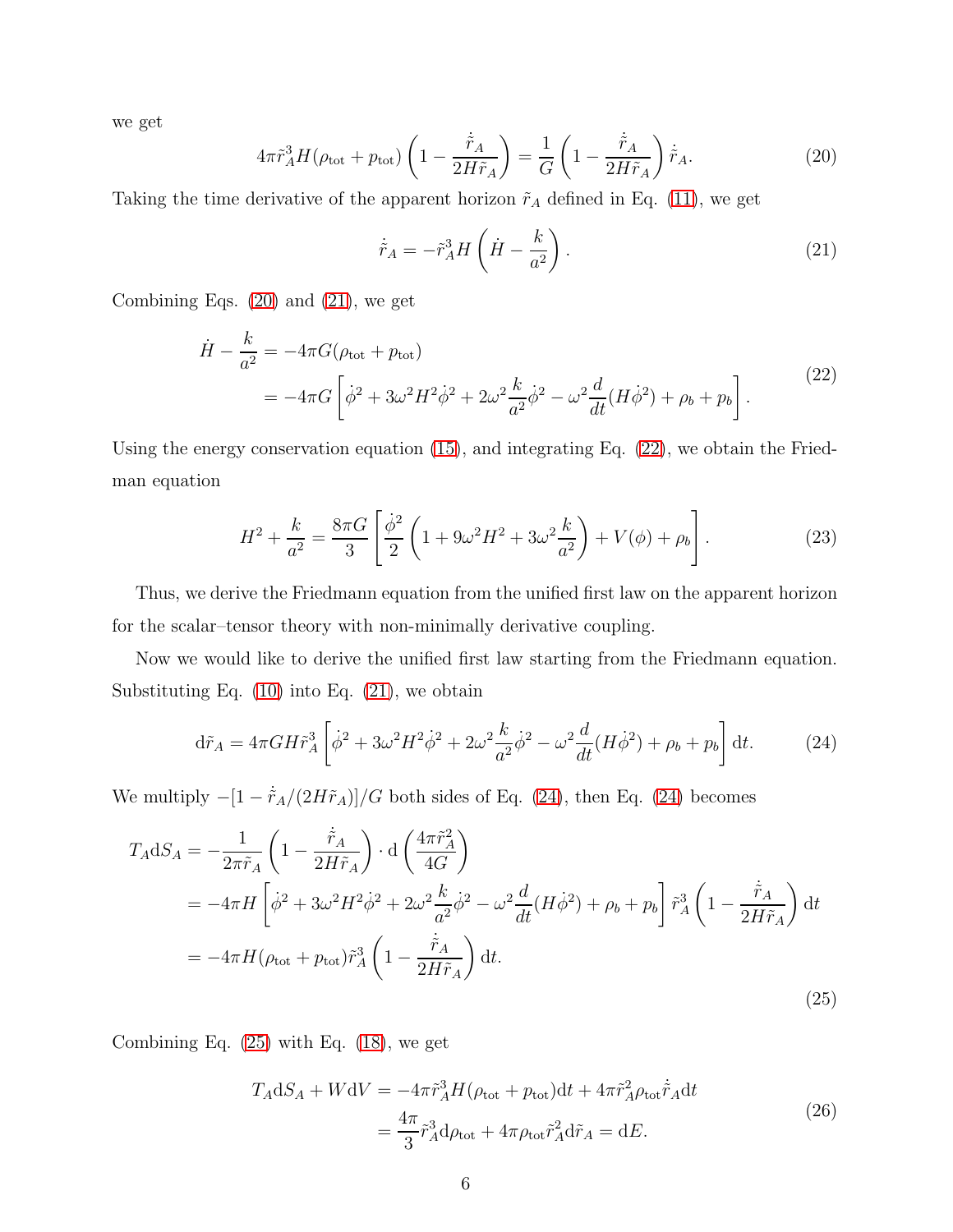So the unified first law is derived from the Friedmann equation together with the energy conservation equation. Thus, with the usual definitions for the entropy and the Hawking temperature associated with the apparent horizon, we show that the unified first law on the apparent horizon is equivalent to the Friedmann equation for the scalar–tensor theory with non-minimally derivative coupling.

## IV. THE SECOND LAW OF THERMODYNAMICS ON THE APPARENT HORI-ZON

As discussed in the previous section, the entropy of the apparent horizon  $S_A = A/(4G)$  $\pi \tilde{r}_A^2/G$ , so

$$
\dot{S}_A = \frac{2\pi \tilde{r}_A}{G} \dot{\tilde{r}}_A = -\frac{2\pi \tilde{r}_A^4}{G} H\left(\dot{H} - \frac{k}{a^2}\right). \tag{27}
$$

By using the Friedmann equations [\(9\)](#page-3-2) and [\(10\)](#page-3-1), we get

$$
\dot{S}_A = 3S_A H \frac{\dot{\phi}^2 + 3\omega^2 H^2 \dot{\phi}^2 + 2\omega^2 k \dot{\phi}^2 / a^2 - \omega^2 \frac{d}{dt} (H \dot{\phi}^2) + \rho_b + p_b}{\dot{\phi}^2 (1 + 9\omega^2 H^2 + 3\omega^2 k / a^2) / 2 + V(\phi) + \rho_b} = 3S_A H \frac{\rho_{\text{tot}} + p_{\text{tot}}}{\rho_{\text{tot}}}.
$$
 (28)

As long as  $\rho_{\text{tot}} + p_{\text{tot}} \ge 0$ , we have  $\dot{S}_A \ge 0$ , and the second law of thermodynamics on the apparent horizon is satisfied.

### V. CONCLUSIONS

With the usual definition of the area law of entropy  $S_A = \pi \tilde{r}_A^2/(4G)$  of the apparent horizon, and the temperature  $T_A = -[1 - \dot{\tilde{r}}_A/(2H\tilde{r}_A)]/(2\pi\tilde{r}_A)$ , as well as the energy conservation for the effective total energy density  $\dot{\rho}_{\text{tot}} + 3H(\rho_{\text{tot}} + p_{\text{tot}}) = 0$ , we show that the unified first law of thermodynamics  $dE = T_A dS_A + W dV$  is equivalent to the Friedmann equation for the scalar–tensor theory with non-minimally derivative coupling. The result further supports the argument that the apparent horizon is a physical boundary and the relation between the first law of thermodynamics and Friedmann equation holds for more general theory of gravity and suggests a deep and fundamental connection between gravitation, thermodynamics, and quantum theory. Furthermore, we show that the second law of thermodynamics on the apparent horizon is also satisfied for the scalar–tensor theory with non-minimally derivative coupling as long as  $\rho_{\text{tot}} + p_{\text{tot}} \geq 0$ .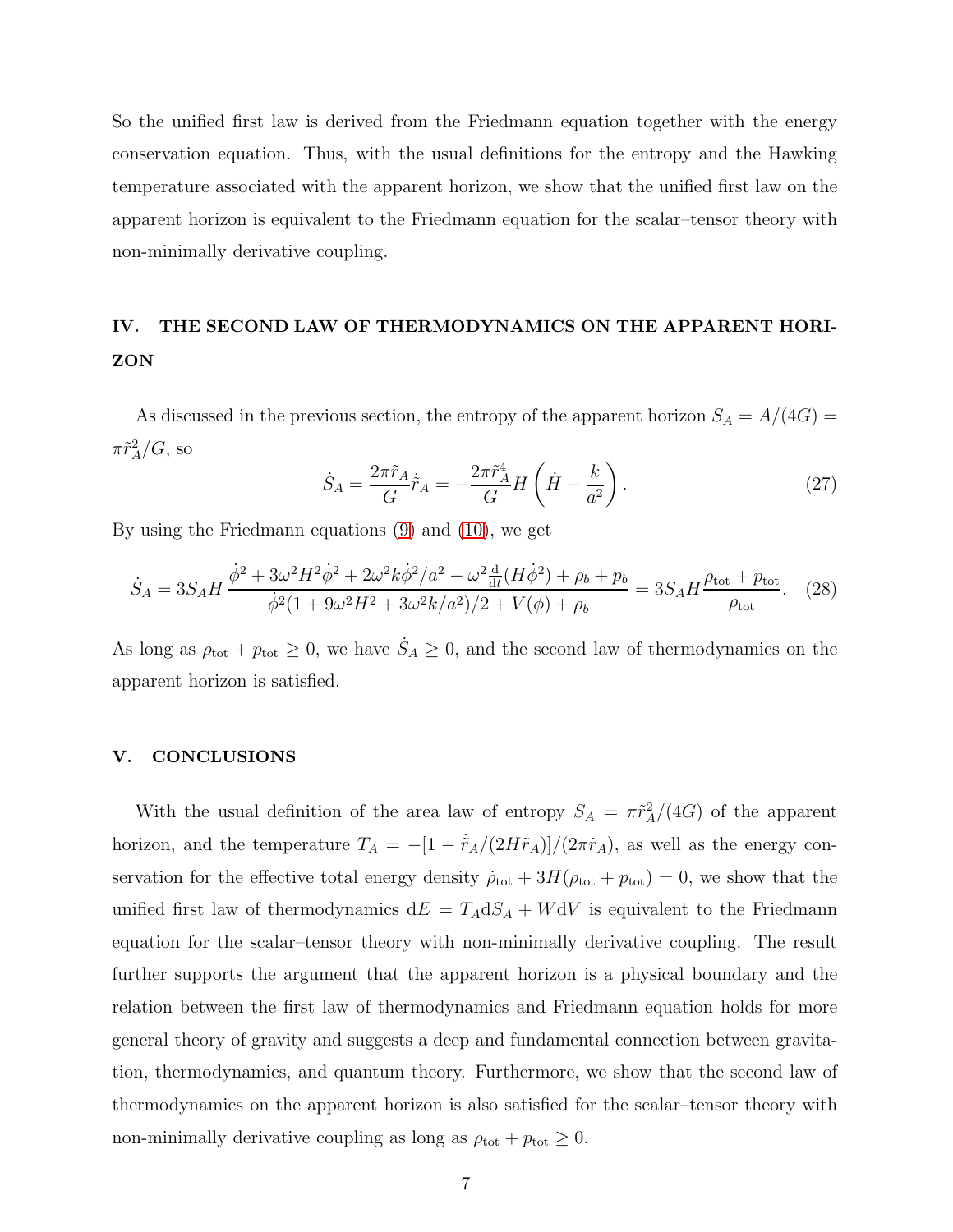### ACKNOWLEDGMENTS

This research was supported in part by the Natural Science Foundation of China under Grant Nos. 11175270 and 11475065, and the Program for New Century Excellent Talents in University under Grant No. NCET-12-0205.

- <span id="page-7-0"></span>[1] J.M. Bardeen, B. Carter, S. Hawking, Commun. Math. Phys. 31, 161 (1973). [doi:](http://dx.doi.org/10.1007/BF01645742) [10.1007/BF01645742](http://dx.doi.org/10.1007/BF01645742)
- <span id="page-7-1"></span>[2] S. Hawking, Commun. Math. Phys. 43, 199 (1975). [doi:10.1007/BF02345020](http://dx.doi.org/10.1007/BF02345020)
- <span id="page-7-3"></span><span id="page-7-2"></span>[3] R.M. Wald, Living Rev. Relativ. 4, 6 (2001)
- <span id="page-7-4"></span>[4] J.D. Bekenstein, Phys. Rev. D 7, 2333 (1973). [doi:10.1103/PhysRevD.7.2333](http://dx.doi.org/10.1103/PhysRevD.7.2333)
- [5] J.D. Bekenstein, Phys. Rev. D 23, 287 (1981). [doi:10.1103/PhysRevD.23.287](http://dx.doi.org/10.1103/PhysRevD.23.287)
- <span id="page-7-5"></span>[6] G. 't Hooft, Salamfest pp. 0284–296 (1993)
- [7] L. Susskind, J. Math. Phys. 36, 6377 (1995). [doi:10.1063/1.531249](http://dx.doi.org/10.1063/1.531249)
- <span id="page-7-6"></span>[8] E. Witten, Adv. Theor. Math. Phys. 2, 253 (1998)
- <span id="page-7-7"></span>[9] J.M. Maldacena, Adv. Theor. Math. Phys. 2, 231 (1998)
- <span id="page-7-8"></span>[10] T. Jacobson, Phys. Rev. Lett. 75, 1260 (1995). [doi:10.1103/PhysRevLett.75.1260](http://dx.doi.org/10.1103/PhysRevLett.75.1260)
- <span id="page-7-9"></span>[11] R.G. Cai, S.P. Kim, JHEP 0502, 050 (2005). [doi:10.1088/1126-6708/2005/02/050](http://dx.doi.org/10.1088/1126-6708/2005/02/050)
- [12] M. Akbar, R.G. Cai, Phys. Rev. D 75, 084003 (2007). [doi:10.1103/PhysRevD.75.084003](http://dx.doi.org/10.1103/PhysRevD.75.084003)
- [13] R.G. Cai, L.M. Cao, Phys. Rev. D 75, 064008 (2007). [doi:10.1103/PhysRevD.75.064008](http://dx.doi.org/10.1103/PhysRevD.75.064008)
- [14] Y. Gong, B. Wang, A. Wang, JCAP 0701, 024 (2007). [doi:10.1088/1475-7516/2007/01/024](http://dx.doi.org/10.1088/1475-7516/2007/01/024)
- <span id="page-7-10"></span>[15] Y. Gong, A. Wang, Phys. Rev. Lett. 99, 211301 (2007). [doi:10.1103/PhysRevLett.99.211301](http://dx.doi.org/10.1103/PhysRevLett.99.211301)
- <span id="page-7-11"></span>[16] S.A. Hayward, Class. Quantum Gravity 15, 3147 (1998). [doi:10.1088/0264-9381/15/10/017](http://dx.doi.org/10.1088/0264-9381/15/10/017)
- [17] T. Padmanabhan, Class. Quantum Gravity 19, 5387 (2002). [doi:10.1088/0264-](http://dx.doi.org/10.1088/0264-9381/19/21/306) [9381/19/21/306](http://dx.doi.org/10.1088/0264-9381/19/21/306)
- [18] T. Padmanabhan, Phys. Rep. 406, 49 (2005). [doi:10.1016/j.physrep.2004.10.003](http://dx.doi.org/10.1016/j.physrep.2004.10.003)
- [19] B. Wang, Y. Gong, E. Abdalla, Phys. Rev. D 74, 083520 (2006). [doi:](http://dx.doi.org/10.1103/PhysRevD.74.083520) [10.1103/PhysRevD.74.083520](http://dx.doi.org/10.1103/PhysRevD.74.083520)
- [20] C. Eling, R. Guedens, T. Jacobson, Phys. Rev. Lett. 96, 121301 (2006). [doi:](http://dx.doi.org/10.1103/PhysRevLett.96.121301) [10.1103/PhysRevLett.96.121301](http://dx.doi.org/10.1103/PhysRevLett.96.121301)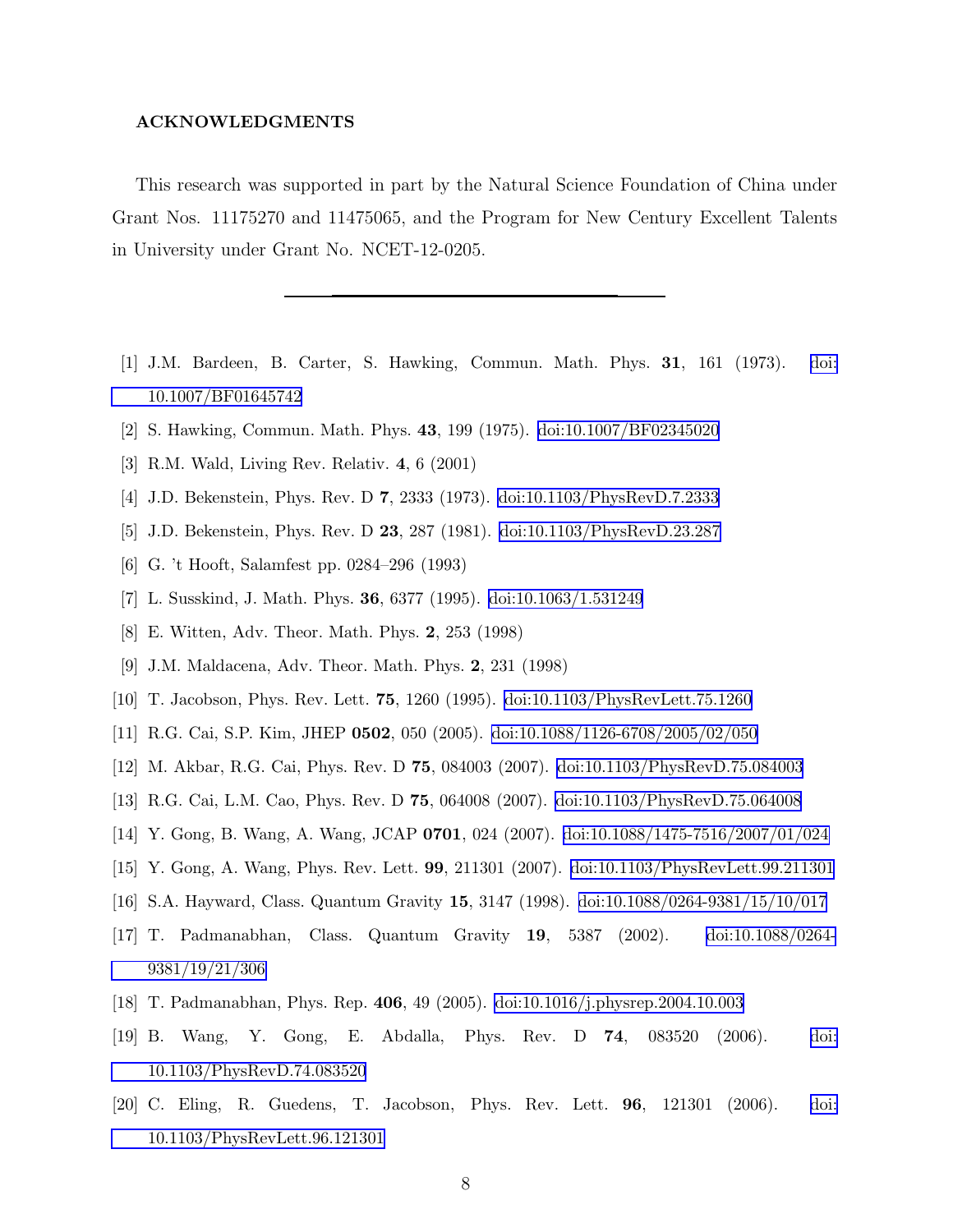- [21] D. Kothawala, S. Sarkar, T. Padmanabhan, Phys. Lett. B 652, 338 (2007). [doi:](http://dx.doi.org/10.1016/j.physletb.2007.07.021) [10.1016/j.physletb.2007.07.021](http://dx.doi.org/10.1016/j.physletb.2007.07.021)
- [22] J. Zhou, B. Wang, Y. Gong, E. Abdalla, Phys. Lett. B 652, 86 (2007). [doi:](http://dx.doi.org/10.1016/j.physletb.2007.06.067) [10.1016/j.physletb.2007.06.067](http://dx.doi.org/10.1016/j.physletb.2007.06.067)
- [23] Y. Gong, B. Wang, A. Wang, Phys. Rev. D 75, 123516 (2007). [doi:](http://dx.doi.org/10.1103/PhysRevD.75.123516) [10.1103/PhysRevD.75.123516](http://dx.doi.org/10.1103/PhysRevD.75.123516)
- [24] R.G. Cai, L.M. Cao, Y.P. Hu, Class. Quantum Gravity 26, 155018 (2009). [doi:10.1088/0264-](http://dx.doi.org/10.1088/0264-9381/26/15/155018) [9381/26/15/155018](http://dx.doi.org/10.1088/0264-9381/26/15/155018)
- [25] S. Hayward, R. Di Criscienzo, L. Vanzo, M. Nadalini, S. Zerbini, Class. Quantum Gravity 26, 062001 (2009). [doi:10.1088/0264-9381/26/6/062001](http://dx.doi.org/10.1088/0264-9381/26/6/062001)
- [26] T. Padmanabhan, Rep. Prog. Phys. 73, 046901 (2010). [doi:10.1088/0034-4885/73/4/046901](http://dx.doi.org/10.1088/0034-4885/73/4/046901)
- [27] M. Sharif, M. Zubair, JCAP 1203, 028 (2012). [doi:10.1088/1475-7516/2012/05/E01,](http://dx.doi.org/10.1088/1475-7516/2012/05/E01, 10.1088/1475-7516/2012/03/028) [10.1088/1475-7516/2012/03/028](http://dx.doi.org/10.1088/1475-7516/2012/05/E01, 10.1088/1475-7516/2012/03/028)
- [28] M. Sharif, M. Zubair, JCAP 1311, 042 (2013). [doi:10.1088/1475-7516/2013/11/042](http://dx.doi.org/10.1088/1475-7516/2013/11/042)
- [29] T. Padmanabhan, Gen. Relativ. Gravit. 46, 1673 (2014). [doi:10.1007/s10714-014-1673-7](http://dx.doi.org/10.1007/s10714-014-1673-7)
- [30] P. Bintruy, A. Helou, The Apparent Universe (2014). arXiv: 1406.1658
- [31] S. Mitra, S. Saha, S. Chakraborty, Adv. High Energy Phys. 2015, 430764 (2015). [doi:](http://dx.doi.org/10.1155/2015/430764) [10.1155/2015/430764](http://dx.doi.org/10.1155/2015/430764)
- <span id="page-8-0"></span>[32] A. Helou, Dynamics of the cosmological apparent horizon: surface gravity & temperature (2015). arXiv: 1502.04235
- <span id="page-8-1"></span>[33] C. Brans, R. Dicke, Phys. Rev. 124, 925 (1961). [doi:10.1103/PhysRev.124.925](http://dx.doi.org/10.1103/PhysRev.124.925)
- <span id="page-8-2"></span>[34] G.W. Horndeski, Int. J. Theor. Phys. 10, 363 (1974). [doi:10.1007/BF01807638](http://dx.doi.org/10.1007/BF01807638)
- [35] L. Amendola, Phys. Lett. B 301, 175 (1993). [doi:10.1016/0370-2693\(93\)90685-B](http://dx.doi.org/10.1016/0370-2693(93)90685-B)
- [36] S. Capozziello, G. Lambiase, Gen. Relativ. Gravit. 31, 1005 (1999). [doi:](http://dx.doi.org/10.1023/A:1026631531309) [10.1023/A:1026631531309](http://dx.doi.org/10.1023/A:1026631531309)
- <span id="page-8-3"></span>[37] S. Capozziello, G. Lambiase, H. Schmidt, Ann. Phys. 9, 39 (2000)
- <span id="page-8-4"></span>[38] S.V. Sushkov, Phys.Rev. D80, 103505 (2009). [doi:10.1103/PhysRevD.80.103505](http://dx.doi.org/10.1103/PhysRevD.80.103505)
- <span id="page-8-5"></span>[39] D. Boulware, S. Deser, Phys. Lett. B 40, 227 (1972). [doi:10.1016/0370-2693\(72\)90418-2](http://dx.doi.org/10.1016/0370-2693(72)90418-2)
- <span id="page-8-6"></span>[40] C. Germani, A. Kehagias, Phys. Rev. Lett. 105, 011302 (2010). [doi:](http://dx.doi.org/10.1103/PhysRevLett.105.011302) [10.1103/PhysRevLett.105.011302](http://dx.doi.org/10.1103/PhysRevLett.105.011302)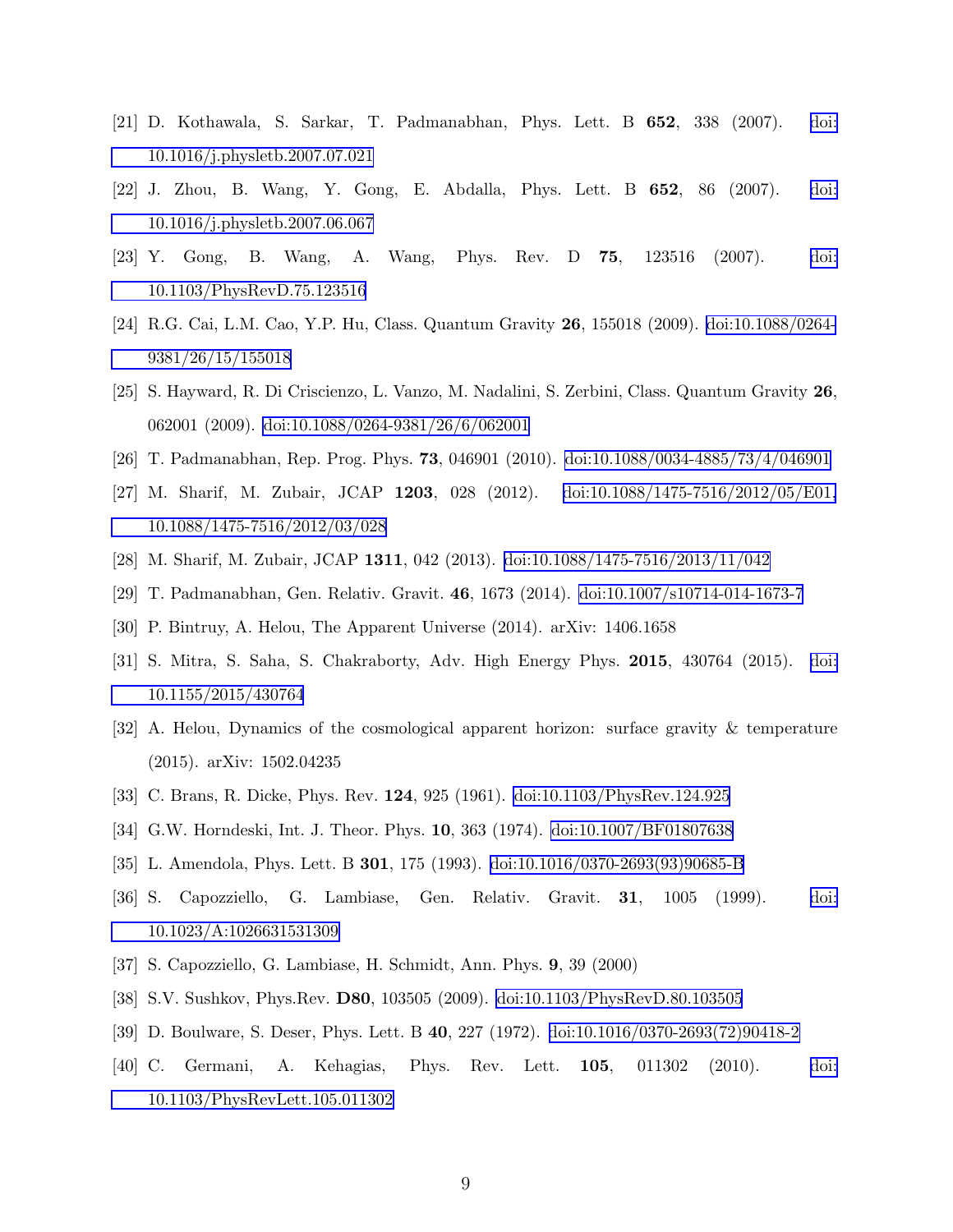- <span id="page-9-0"></span>[41] S.F. Daniel, R.R. Caldwell, Class. Quantum Gravity 24, 5573 (2007). [doi:10.1088/0264-](http://dx.doi.org/10.1088/0264-9381/24/22/017) [9381/24/22/017](http://dx.doi.org/10.1088/0264-9381/24/22/017)
- [42] E.N. Saridakis, S.V. Sushkov, Phys.Rev. D81, 083510 (2010). [doi:](http://dx.doi.org/10.1103/PhysRevD.81.083510) [10.1103/PhysRevD.81.083510](http://dx.doi.org/10.1103/PhysRevD.81.083510)
- [43] S. Sushkov, Phys. Rev. D 85, 123520 (2012). [doi:10.1103/PhysRevD.85.123520](http://dx.doi.org/10.1103/PhysRevD.85.123520)
- [44] M.A. Skugoreva, S.V. Sushkov, A.V. Toporensky, Phys. Rev. D 88(10), 083539 (2013). [doi:](http://dx.doi.org/10.1103/PhysRevD.88.109906, 10.1103/PhysRevD.88.083539) [10.1103/PhysRevD.88.109906, 10.1103/PhysRevD.88.083539](http://dx.doi.org/10.1103/PhysRevD.88.109906, 10.1103/PhysRevD.88.083539)
- [45] C. Germani, A. Kehagias, JCAP 1005, 019 (2010). [doi:10.1088/1475-7516/2010/05/019,](http://dx.doi.org/10.1088/1475-7516/2010/05/019, 10.1088/1475-7516/2010/06/E01) [10.1088/1475-7516/2010/06/E01](http://dx.doi.org/10.1088/1475-7516/2010/05/019, 10.1088/1475-7516/2010/06/E01)
- [46] C. Germani, Y. Watanabe, JCAP 1107, 031 (2011). [doi:10.1088/1475-7516/2011/07/031,](http://dx.doi.org/10.1088/1475-7516/2011/07/031, 10.1088/1475-7516/2011/07/A01) [10.1088/1475-7516/2011/07/A01](http://dx.doi.org/10.1088/1475-7516/2011/07/031, 10.1088/1475-7516/2011/07/A01)
- [47] A. De Felice, S. Tsujikawa, Phys. Rev. D 84, 083504 (2011). [doi:10.1103/PhysRevD.84.083504](http://dx.doi.org/10.1103/PhysRevD.84.083504)
- [48] S. Tsujikawa, Phys. Rev. D 85, 083518 (2012). [doi:10.1103/PhysRevD.85.083518](http://dx.doi.org/10.1103/PhysRevD.85.083518)
- [49] H.M. Sadjadi, Phys. Rev. D 83, 107301 (2011). [doi:10.1103/PhysRevD.83.107301](http://dx.doi.org/10.1103/PhysRevD.83.107301)
- [50] H.M. Sadjadi, Gen. Relativ. Gravit. 46(11), 1817 (2014). [doi:10.1007/s10714-014-1817-9](http://dx.doi.org/10.1007/s10714-014-1817-9)
- [51] M. Minamitsuji, Phys. Rev. D 89(6), 064017 (2014). [doi:10.1103/PhysRevD.89.064017](http://dx.doi.org/10.1103/PhysRevD.89.064017)
- [52] L. Granda, JCAP 1007, 006 (2010). [doi:10.1088/1475-7516/2010/07/006](http://dx.doi.org/10.1088/1475-7516/2010/07/006)
- [53] L. Granda, W. Cardona, JCAP 1007, 021 (2010). [doi:10.1088/1475-7516/2010/07/021](http://dx.doi.org/10.1088/1475-7516/2010/07/021)
- [54] L. Granda, Mod. Phys. Lett. A 27, 1250018 (2012). [doi:10.1142/S0217732312500186](http://dx.doi.org/10.1142/S0217732312500186)
- [55] R. Jinno, K. Mukaida, K. Nakayama, JCAP 1401, 031 (2014). [doi:10.1088/1475-](http://dx.doi.org/10.1088/1475-7516/2014/01/031) [7516/2014/01/031](http://dx.doi.org/10.1088/1475-7516/2014/01/031)
- [56] M. Sami, M. Shahalam, M. Skugoreva, A. Toporensky, Phys. Rev. D 86, 103532 (2012). [doi:10.1103/PhysRevD.86.103532](http://dx.doi.org/10.1103/PhysRevD.86.103532)
- [57] A. Anabalon, A. Cisterna, J. Oliva, Phys. Rev. D 89(8), 084050 (2014). [doi:](http://dx.doi.org/10.1103/PhysRevD.89.084050) [10.1103/PhysRevD.89.084050](http://dx.doi.org/10.1103/PhysRevD.89.084050)
- [58] M. Rinaldi, Phys. Rev. D 86, 084048 (2012). [doi:10.1103/PhysRevD.86.084048](http://dx.doi.org/10.1103/PhysRevD.86.084048)
- [59] G. Koutsoumbas, K. Ntrekis, E. Papantonopoulos, JCAP 1308, 027 (2013). [doi:10.1088/1475-](http://dx.doi.org/10.1088/1475-7516/2013/08/027) [7516/2013/08/027](http://dx.doi.org/10.1088/1475-7516/2013/08/027)
- [60] A. Cisterna, C. Erices, Phys. Rev. D 89(8), 084038 (2014). [doi:10.1103/PhysRevD.89.084038](http://dx.doi.org/10.1103/PhysRevD.89.084038)
- [61] Y. Huang, Q. Gao, Y. Gong, Eur. J. Phys. C 75, 143 (2015). [doi:10.1140/epjc/s10052-015-](http://dx.doi.org/10.1140/epjc/s10052-015-3365-1) [3365-1](http://dx.doi.org/10.1140/epjc/s10052-015-3365-1)